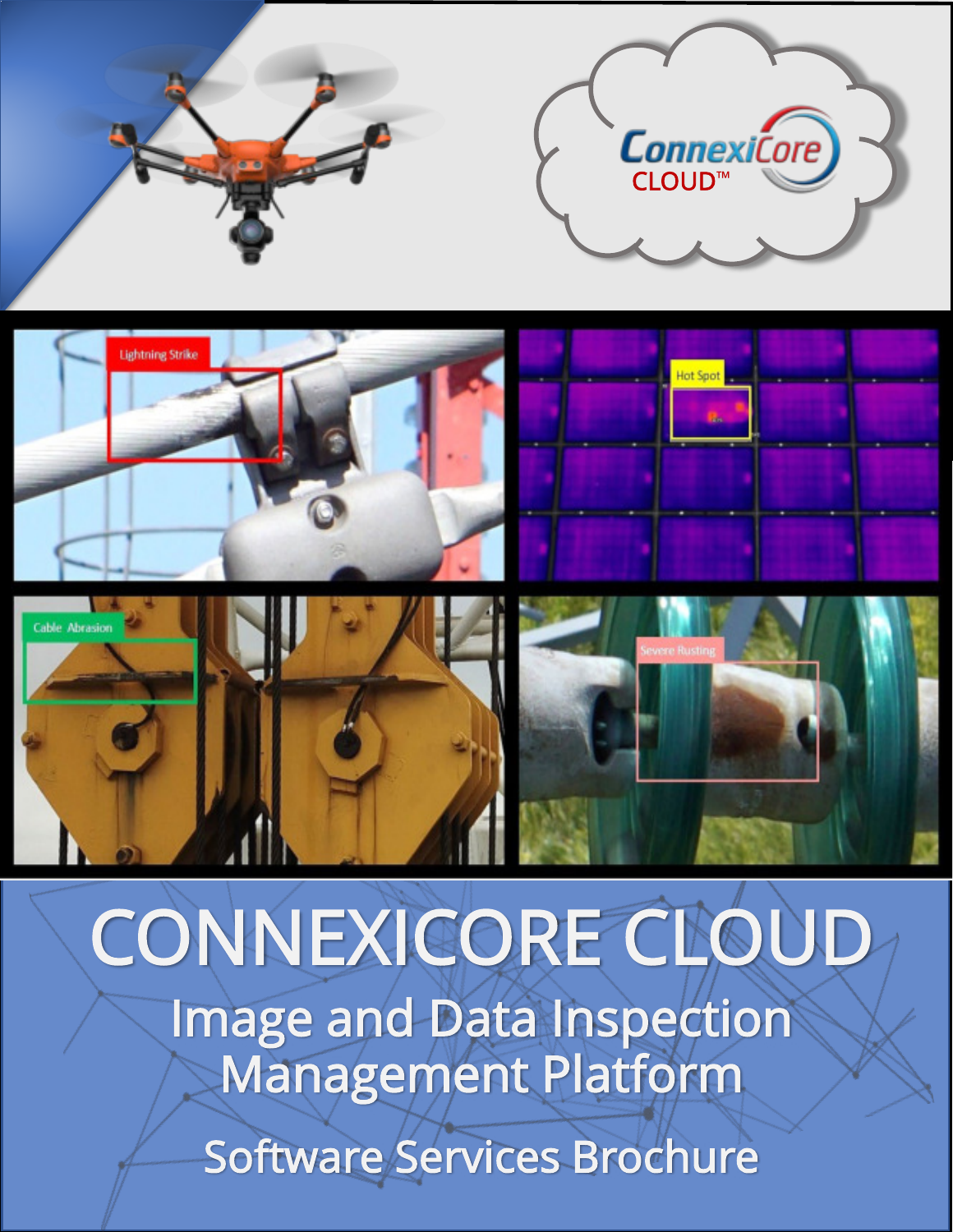## CLOUD-BASED IMAGE ANALYSIS AND SHARING PLATFORM



ConnexiCore Cloud is a SUBSCRIPTION BASED collaborative aerial inspection solution that makes it much easier, faster, and less expensive to manage and analyze the thousands of images generated from drone flights. ConnexiCore Cloud unites the data, analytics, and workflow empowering organizations to take control of their aerial inspection, data gathering and analysis. ConnexiCore Cloud can process hundreds or even thousands of images from your job site, combining automated and manual processing techniques to create quality data deliverables.



**WWW.CONNEXICORE.COM | 800.874.9640 | INFO@CONNEXICORE.COM**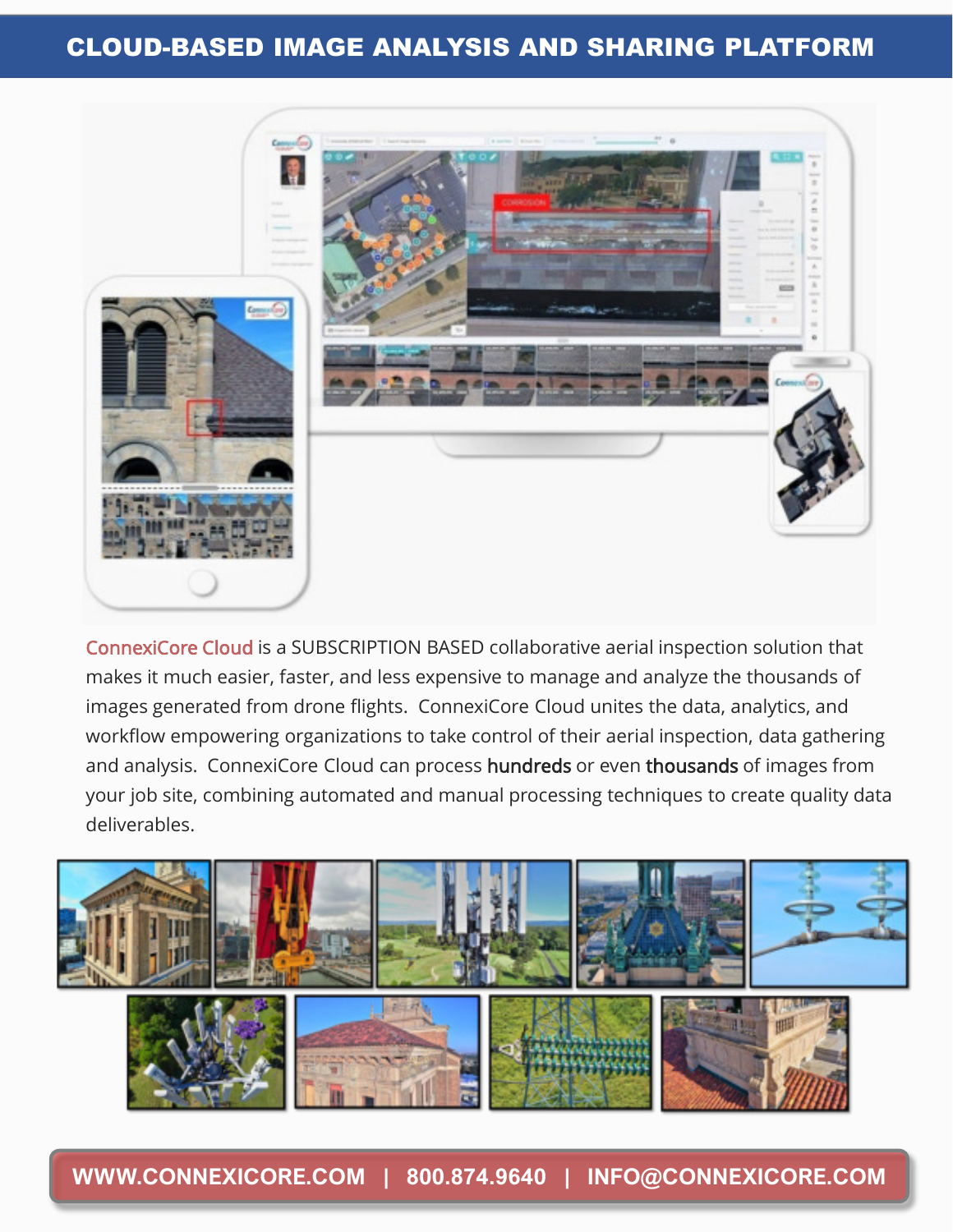## **TURNING AERIAL DATA INTO BUSINESS INSIGHTS**







## **FLY** Drone Mission

Fly to locations that were too costly or physically prohibitive and collect quality, actionable data that will allow your client and their staff to make informed decisions.

## **UPLOAD** Image Data

Upload geotagged images from your drone and filter captured results by type, size or location to get a full overview of the critical areas. Less important anomalies can be saved for later review. Create a customized database for structuring, recording and digitally tagging any types of anomalies (rust, hot spots, cracks, etc.) directly from drone images.

## **ANALYZE Insight**

Repeatedly collect and analyze comprehensive imagery of all your inspection operations. ConnexiCore Cloud helps turn aerial data into actionable business insights, enabling you to improve the operations and increase the efficiency of your inspection work-flow.



## **PRESENT** Findings

Create reports of the condition of infrastructure and installations. You can use our strong analysis tool to pinpoint areas that need attention, now or in the future. And you can share the information easily across platforms with anyone you choose. ConnexiCore's cloudbased platform helps you manage, process, view, analyze and collaborate around aerial data.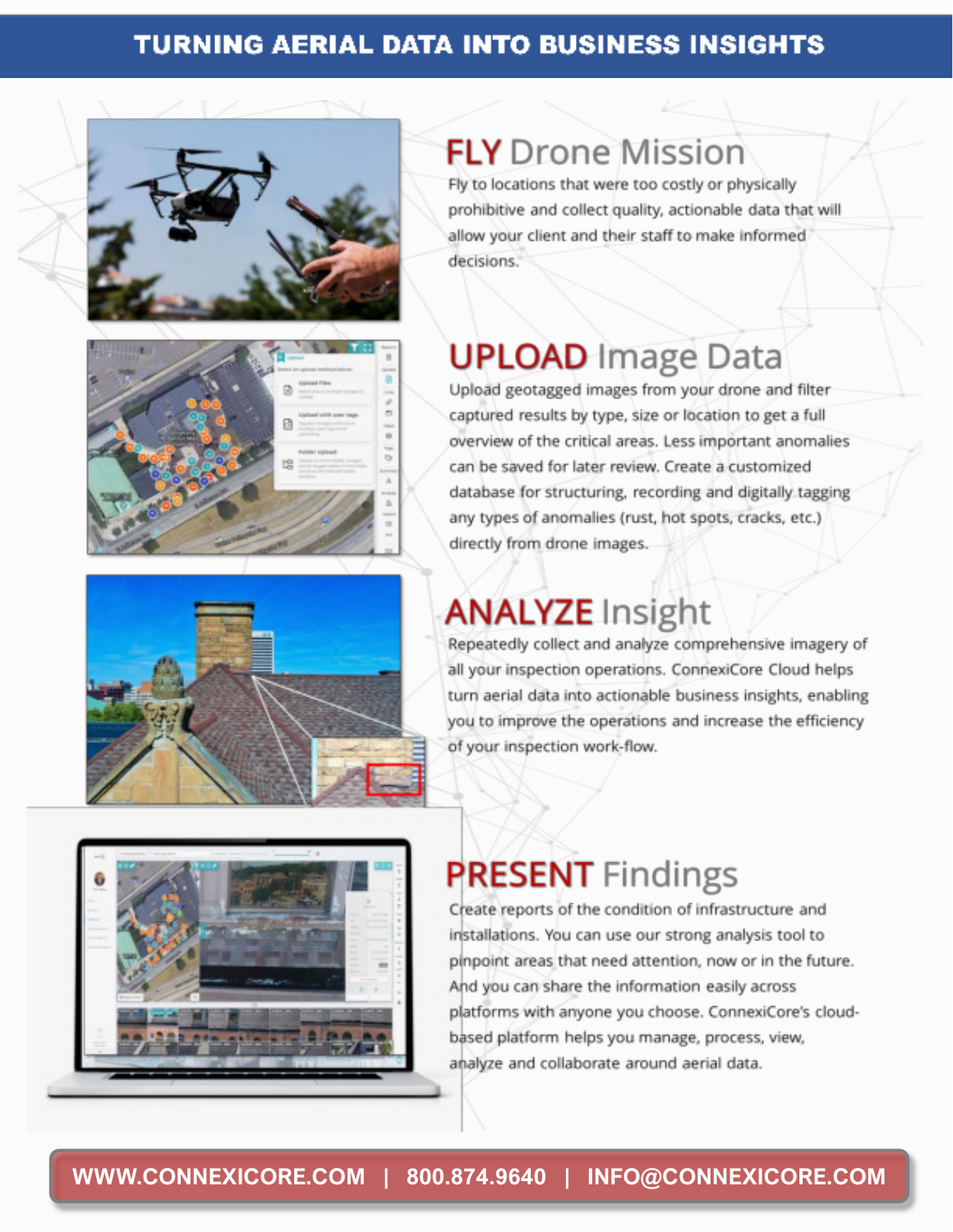### SIMPLIFYING COMPLEX INSPECTIONS

#### Annotate Anomalies Directly on Inspection Images

Create a customized database for structuring, recording and digitally tagging any types of anomalies (rust, hot spots, cracks, etc.) directly from drone images.



#### View, Evaluate, Annotate & Share

ConnexiCore Cloud provides aerial intelligence solutions for construction sites to rapidly and repeatedly collect and analyze comprehensive imagery of all your operations. The ConnexiCore Cloud powerful analytics help turn aerial data into actionable business insights, enabling you to improve the operations and increase the safety of your sites in a scalable easy way.